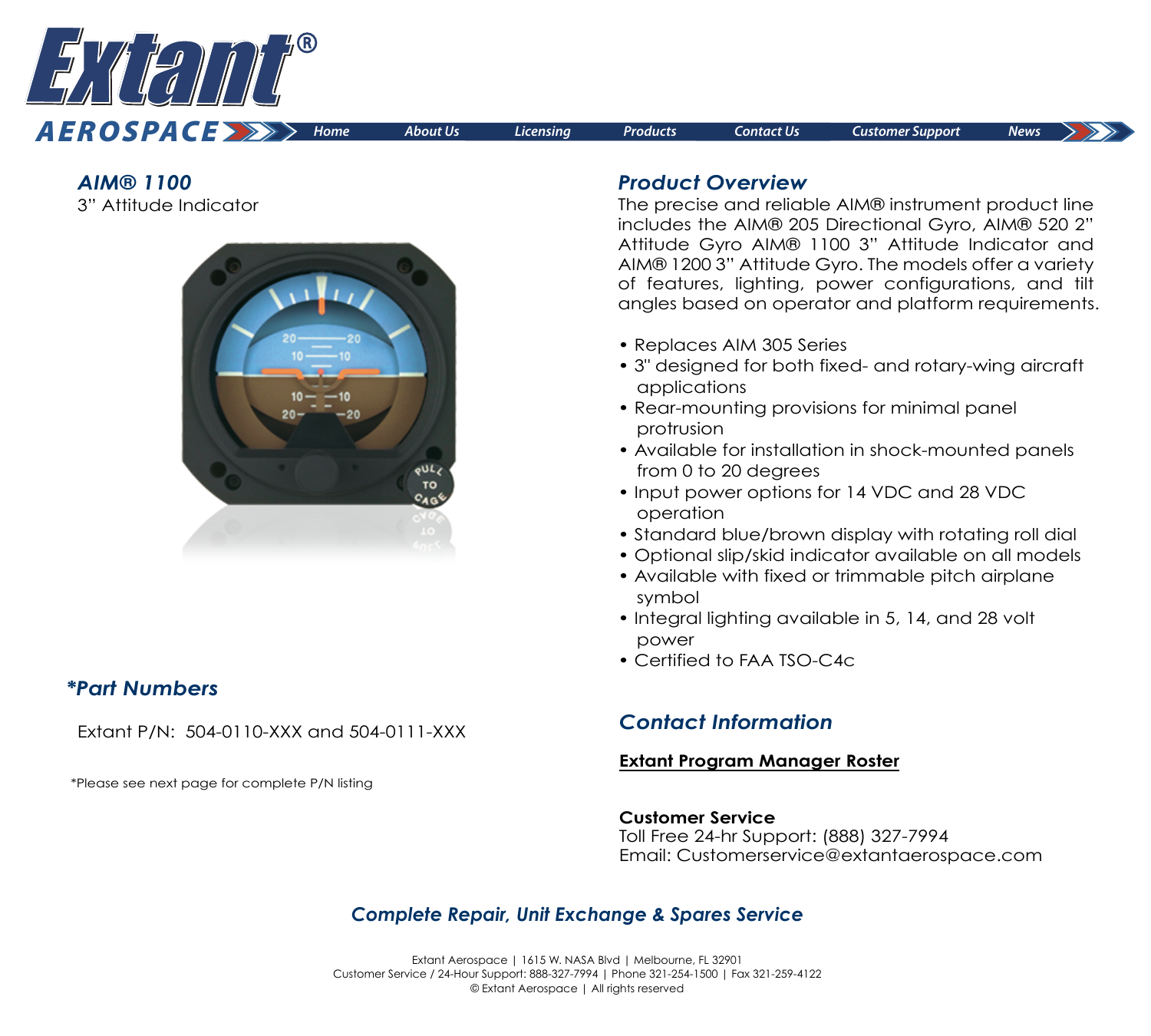| <b>AIM 1100 Gyro</b>       |                    |                   |                   |
|----------------------------|--------------------|-------------------|-------------------|
| <b>Part / Model Number</b> | <b>Description</b> | <b>NSN Number</b> | <b>2020 Price</b> |
| 504-0110-901               | $1100-14(0)$       |                   | \$7,447.26        |
| 504-0110-902               | $1100-14(11)$      |                   | \$7,447.26        |
| 504-0110-903               | 1100-14L(11D)      |                   | \$7,812.39        |
| 504-0110-904               | 1100-14L(0D)       |                   | \$7,812.39        |
| 504-0110-905               | 1100-14S(11)       |                   | \$7,812.39        |
| 504-0110-906               | 1100-14(5) DIA     |                   | \$7,447.26        |
| 504-0110-907               | $1100-14(5)$       |                   | \$7,447.26        |
| 504-0110-908               | $1100-14(8)$       |                   | \$7,447.26        |
| 504-0110-909               | $1100-14(12)$      |                   | \$7,447.26        |
| 504-0110-910               | 1100-14(14)        |                   | \$7,447.26        |
| 504-0110-911               | 1100-14L(5D)       |                   | \$7,812.39        |
| 504-0110-912               | 1100-14L(8D)       |                   | \$7,812.39        |
| 504-0110-913               | 1100-14L(12D)      |                   | \$7,812.39        |
| 504-0110-914               | 1100-14L(14D)      |                   | \$7,812.39        |
| 504-0110-915               | 1100-14LS(0D)      |                   | \$8,184.42        |
| 504-0110-916               | 1100-14LS(5D)      |                   | \$8,184.42        |
| 504-0110-917               | 1100-14LS(8D)      |                   | \$8,184.42        |
| 504-0110-918               | 1100-14LS(12D)     |                   | \$8,184.42        |
| 504-0110-919               | 1100-14LS(14D)     |                   | \$8,184.42        |
| 504-0110-920               | 1100-14S(0)        |                   | \$7,812.39        |
| 504-0110-921               | $1100 - 14S(5)$    |                   | \$7,812.39        |
| 504-0110-922               | 1100-14S(8)        |                   | \$7,812.39        |
| 504-0110-923               | 1100-14S(12)       |                   | \$7,812.39        |
| 504-0110-924               | 1100-14S(14)       |                   | \$7,812.39        |
| 504-0110-926               | 1100-14LK(0D)      |                   | \$8,184.42        |
| 504-0110-927               | 1100-14LK(-2D)     |                   | \$8,184.42        |
| 504-0111-901               | 1100-28LSK(OF)     |                   | \$8,549.54        |
| 504-0111-902               | 1100-28(11)        |                   | \$7,447.26        |
| 504-0111-903               | 1100-28L(20B)      |                   | \$7,812.39        |
| 504-0111-904               | 1100-28(0)         |                   | \$7,447.26        |
| 504-0111-905               | 1100-28L(0F)       |                   | \$7,812.39        |
| 504-0111-906               | 1100-28(0)CES      |                   | \$7,447.26        |
| 504-0111-907               | 1100-28LS(8F)      |                   | \$8,184.42        |
| 504-0111-908               | 1100-28(5)         |                   | \$7,447.26        |
| 504-0111-909               | 1100-28(8)         |                   | \$7,447.26        |
| 504-0111-910               | 1100-28(12)        |                   | \$7,447.26        |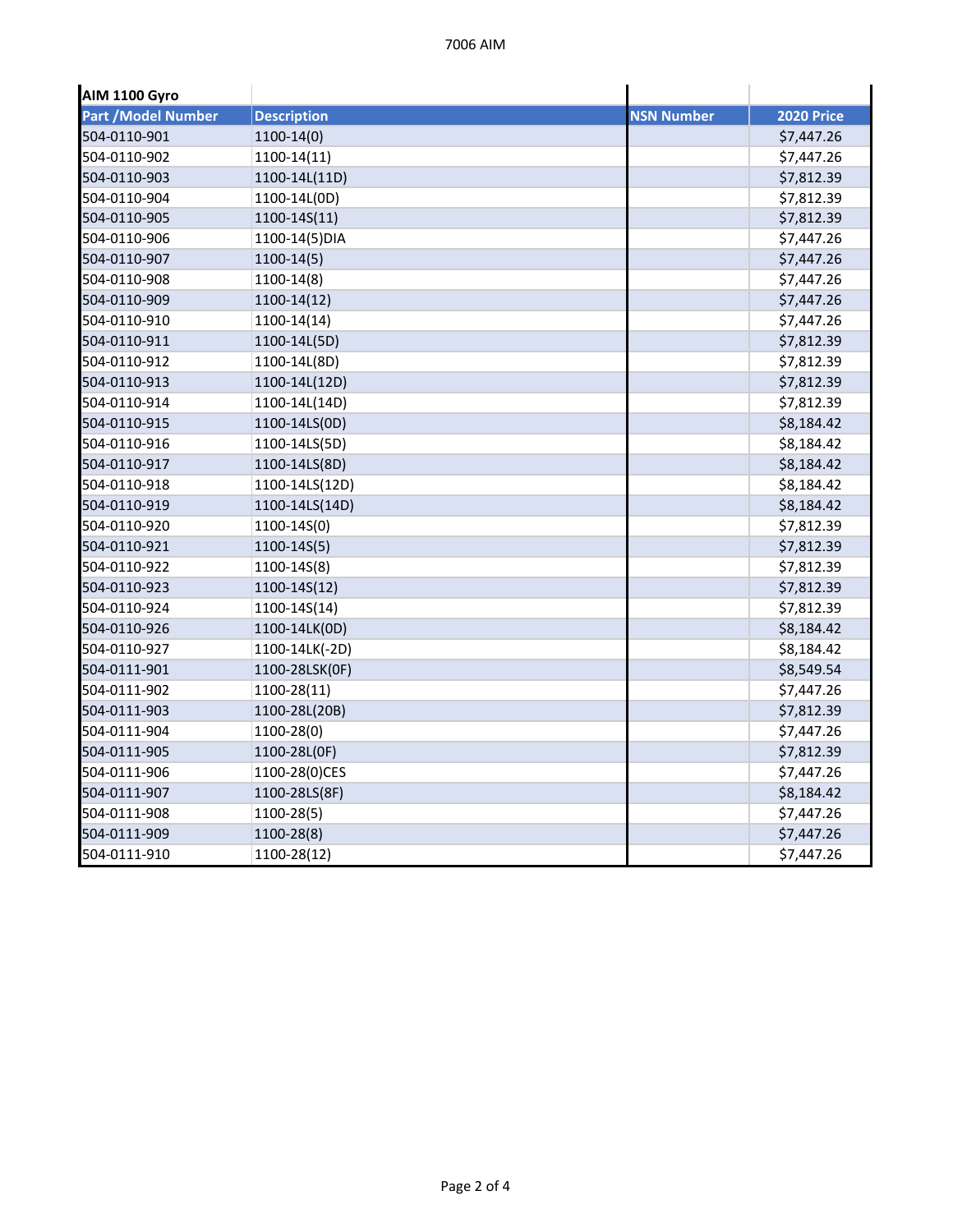| AIM 1100 Gyro             |                    |                   |                   |
|---------------------------|--------------------|-------------------|-------------------|
| <b>Part /Model Number</b> | <b>Description</b> | <b>NSN Number</b> | <b>2020 Price</b> |
| 504-0111-911              | 1100-28(14)        |                   | \$7,447.26        |
| 504-0111-912              | 1100-28L(5F)       |                   | \$7,812.39        |
| 504-0111-913              | 1100-28L(7F)       |                   | \$7,812.39        |
| 504-0111-914              | 1100-28L(8F)       |                   | \$7,812.39        |
| 504-0111-915              | 1100-28L(12F)      |                   | \$7,812.39        |
| 504-0111-916              | 1100-28L(14F)      |                   | \$7,812.39        |
| 504-0111-917              | 1100-28LS(0F)      |                   | \$8,184.42        |
| 504-0111-918              | 1100-28LS(5F)      |                   | \$8,184.42        |
| 504-0111-919              | 1100-28LS(12F)     |                   | \$8,184.42        |
| 504-0111-920              | 1100-28LS(14F)     |                   | \$8,184.42        |
| 504-0111-921              | 1100-28S(0)        |                   | \$7,812.39        |
| 504-0111-922              | 1100-28S(5)        |                   | \$7,812.39        |
| 504-0111-923              | 1100-28S(8)        |                   | \$7,812.39        |
| 504-0111-924              | 1100-28S(12)       |                   | \$7,812.39        |
| 504-0111-925              | 1100-28S(14)       |                   | \$7,812.39        |
| 504-0111-926              | 1100-28LK(5F)      |                   | \$8,184.42        |
| 504-0111-927              | 1100-28S(11)       |                   | \$7,812.39        |
| 504-0111-928              | 1100-28LS(7F)      |                   | \$8,184.42        |
| 504-0111-929              | 1100-28L(15F)      |                   | \$7,812.39        |
| 504-0111-930              | 1100-28LS(15F)     |                   | \$8,184.42        |
| 504-0111-931              | 1100-28L(11F)      |                   | \$7,812.39        |
| 504-0111-932              | 1100-28LS(11F)     |                   | \$8,184.42        |
| 504-0111-933              | 1100-28L(15B)      |                   | \$7,812.39        |
| 504-0111-934              | 1100-28L(10F)      |                   | \$7,812.39        |
| 504-0111-935              | 1100-28LS(16F)     |                   | \$8,184.42        |
| 504-0111-936              | 1100-28L(0F)DIA    |                   | \$7,812.39        |
| 504-0111-937              | 1100-28L(6F)       |                   | \$7,812.39        |
| 504-0111-938              | 1100-28LK(0F)DIA   |                   | \$8,184.42        |
| 504-0111-939              | 1100-28LK(8E)      |                   | \$8,184.42        |
| 504-0111-940              | 1100-28LS(4F)      |                   | \$8,184.42        |
| 504-0111-941              | 1100-28LS(-2F)     |                   | \$8,184.42        |
| 504-0111-942              | 1100-28LS(14E)     |                   | \$8,184.42        |
| 504-0111-943              | 1100-28LS(11B)     |                   | \$8,184.42        |
| 504-0111-944              | 1100-28K(10)       |                   | \$7,812.39        |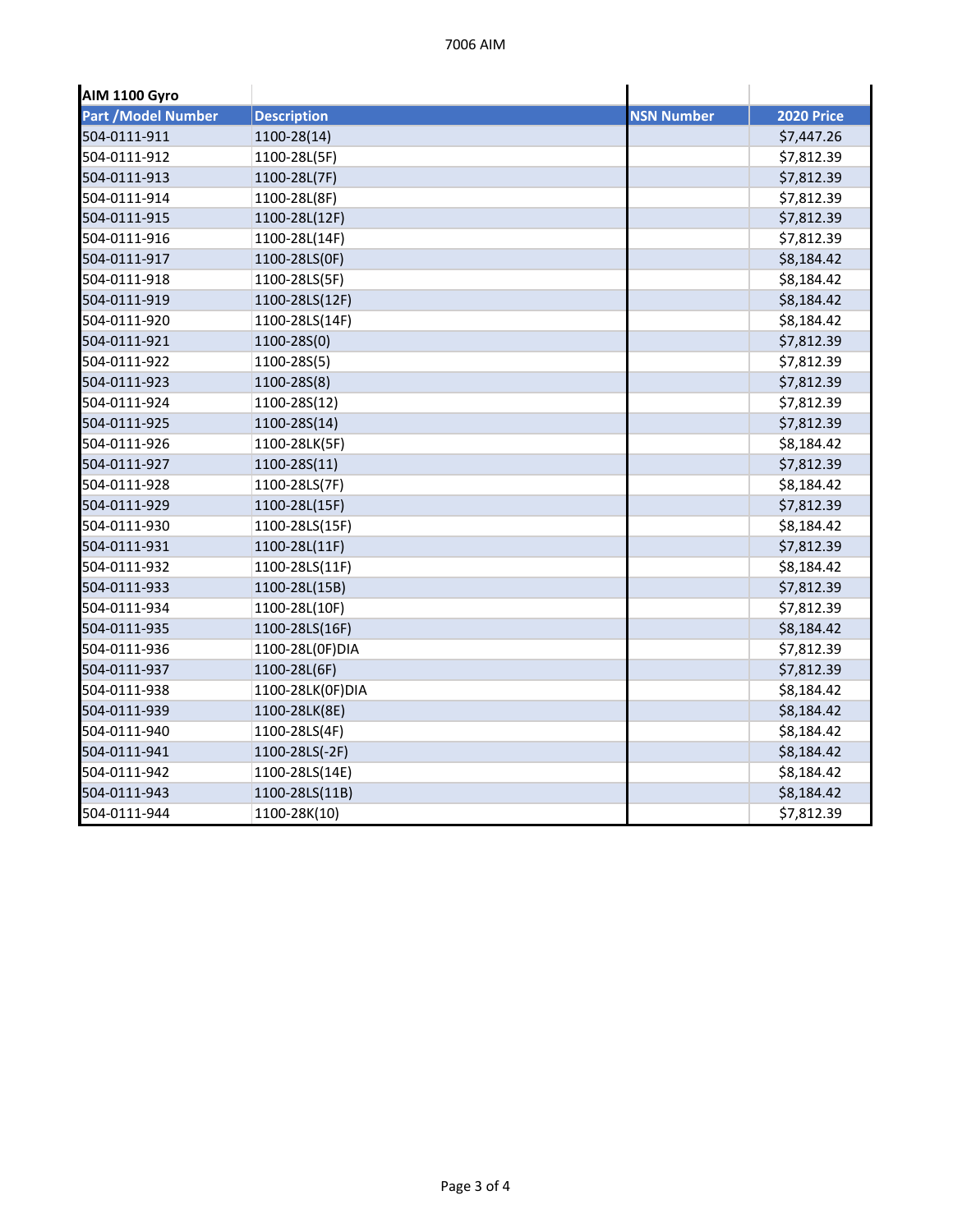**AIM List of Active Models**

| 1100             |                                                              | 504-0111-902     | TOPLVL, 1100-28(11), 11 DEG TILT, UNIT                      |
|------------------|--------------------------------------------------------------|------------------|-------------------------------------------------------------|
|                  |                                                              | 504-0111-903     | TOPLVL, 1100-28L(20B), 20 DEG TILT, LIT 5V BW               |
| Item Number      | Description                                                  | 504-0111-904     | TOPLVL, 1100-28(0), 0 DEG TILT, UNIT                        |
| 504-0110-901     | TOPLVL, 1100-14(0), 0 DEG TILT, UNIT                         | 504-0111-905     | TOPLVL, 1100-28L(0F), 0 DEG TILT, LIT 28V BW                |
| 504-0110-902     | TOPLVL, 1100-14(11), 11 DEG TILT, UNIT                       | 504-0111-906     | TOPLVL, 1100-28(0) CES, 0 DEG TILT, UNIT                    |
| 504-0110-903     | TOPLVL, 1100-14L(11D), 11 DEG TILT, LIT 14V BW               | 504-0111-907     | TOPLVL, 1100-28LS(8F), 8 DEG TILT, LIT 28V BW               |
| 504-0110-904     | TOPLVL, 1100-14L(0D), 0 DEG TILT, LIT 14V BW                 | 504-0111-908     | TOPLVL, 1100-28(5), 5 DEG TILT, UNIT                        |
| 504-0110-905     | TOPLVL, 1100-14S(11), 11 DEG TILT, UNIT, W/SLIP INDICATOR    | 504-0111-909     | TOPLVL, 1100-28(8), 8 DEG TILT, UNIT                        |
| 504-0110-906     | TOPLVL, 1100-14(5) DIA, 5 DEG TILT, UNIT                     | 504-0111-910     | TOPLVL, 1100-28(12), 12 DEG TILT, UNIT                      |
| 504-0110-907     | TOPLVL, 1100-14(5), 5 DEG TILT, UNIT                         | 504-0111-911     | TOPLVL, 1100-28(14), 14 DEG TILT, UNIT                      |
| 504-0110-908     | TOPLVL, 1100-14(8), 8 DEG TILT, UNIT                         | 504-0111-912     | TOPLVL, 1100-28L(5F), 5 DEG TILT, LIT 28V BW                |
| 504-0110-909     | TOPLVL, 1100-14(12), 12 DEG TILT, UNIT                       | 504-0111-913     | TOPLVL, 1100-28L(7F), 7 DEG TILT, LIT 28V BW                |
| 504-0110-910     | TOPLVL, 1100-14(14), 14 DEG TILT, UNIT                       | 504-0111-914     | TOPLVL, 1100-28L(8F), 8 DEG TILT, LIT 28V BW                |
| 504-0110-911     | TOPLVL, 1100-14L(5D), 5 DEG TILT, LIT 14V BW                 | 504-0111-915     | TOPLVL, 1100-28L(12F), 12 DEG TILT, LIT 28V BW              |
| 504-0110-912     | TOPLVL, 1100-14L(8D), 8 DEG TILT, LIT 14V BW                 | 504-0111-916     | TOPLVL, 1100-28L(14F), 14 DEG TILT, LIT 28V BW              |
| 504-0110-913     | TOPLVL, 1100-14L(12D), 12 DEG TILT, LIT 14V BW               | 504-0111-917     | TOPLVL, 1100-28LS(OF), 0 DEG TILT, LIT 28V BW, W/SLIP       |
| 504-0110-914     | TOPLVL, 1100-14L(14D), 14 DEG TILT, LIT 14V BW               | <b>INDICATOR</b> |                                                             |
| 504-0110-915     | TOPLVL, 1100-14LS(0D), 0 DEG TILT, LIT 14V BW, W/SLIP        | 504-0111-918     | TOPLVL, 1100-28LS(5F), 5 DEG TILT, LIT 28V BW, W/SLIP       |
| <b>INDICATOR</b> |                                                              | <b>INDICATOR</b> |                                                             |
| 504-0110-916     | TOPLVL, 1100-14LS(5D), 5 DEG TILT, LIT 14V BW, W/SLIP        | 504-0111-919     | TOPLVL, 1100-28LS(12F), 12 DEG TILT, LIT 28V BW, W/SLIP     |
| <b>INDICATOR</b> |                                                              | <b>INDICATOR</b> |                                                             |
| 504-0110-917     | TOPLVL, 1100-14LS(8D), 8 DEG TILT, LIT 14V BW, W/SLIP        | 504-0111-920     | TOPLVL, 1100-28LS(14F), 14 DEG TILT, LIT 28V BW, W/SLIP     |
| <b>INDICATOR</b> |                                                              | <b>INDICATOR</b> |                                                             |
| 504-0110-918     | TOPLVL, 1100-14LS(12D), 12 DEG TILT, LIT 14V BW, W/SLIP      | 504-0111-921     | TOPLVL, 1100-28S(0), 0 DEG TILT, UNIT, W/SLIP INDICATOR     |
| <b>INDICATOR</b> |                                                              | 504-0111-922     | TOPLVL, 1100-28S(5), 5 DEG TILT, UNIT, W/SLIP INDICATOR     |
| 504-0110-919     | TOPLVL, 1100-14LS(14D), 14 DEG TILT, LIT 14V BW, W/SLIP      | 504-0111-923     | TOPLVL, 1100-28S(8), 8 DEG TILT, UNIT, W/SLIP INDICATOR     |
| <b>INDICATOR</b> |                                                              | 504-0111-924     | TOPLVL, 1100-28S(12), 12 DEG TILT, UNIT, W/SLIP INDICATOR   |
| 504-0110-920     | TOPLVL, 1100-14S(0), 0 DEG TILT, UNIT, W/SLIP INDICATOR      | 504-0111-925     | TOPLVL, 1100-28S(14), 14 DEG TILT, UNIT, W/SLIP INDICATOR   |
| 504-0110-921     | TOPLVL, 1100-14S(5), 5 DEG TILT, UNIT, W/SLIP INDICATOR      | 504-0111-926     | TOPLVL, 1100-28LK(5F), 5 DEG TILT, LIT 28V BW, W/KNOB COVER |
| 504-0110-922     | TOPLVL, 1100-14S(8), 8 DEG TILT, UNIT, W/SLIP INDICATOR      | 504-0111-927     | TOPLVL, 1100-28S(11), 11 DEG TILT, UNIT, W/SLIP INDICATOR   |
| 504-0110-923     | TOPLVL, 1100-14S(12), 12 DEG TILT, UNIT, W/SLIP INDICATOR    | 504-0111-928     | TOPLVL BOM 1100-28LS(7F), 7 DEG TILT, LIT 28V B/W           |
| 504-0110-924     | TOPLVL, 1100-14S(14), 14 DEG TILT, UNIT, W/SLIP INDICATOR    | 504-0111-929     | TOPLVL BOM, 1100-28L(15F), 15 DEG TILT,                     |
| 504-0110-926     | TOPLVL, 110014LK(0D), 0 DEG TILT, LIT 14V B/W, W/KNOB CVR    | 504-0111-930     | TOPLVL BOM, 1100-28LS(15F), 15 DEG TILT, LIT 28V B/W        |
| 504-0110-927     | TOPLVL, 110014LK(-2D), NEG 2 DEG TILT, LIT 14V B/W, W/KNOB   | 504-0111-931     | TOPLVL BOM, 1100-28L(11F), 11 DEG TILT                      |
| <b>CVR</b>       |                                                              | 504-0111-932     | 6610-14-520-8478<br>TOPLVL BOM, 1100-28LS(11F), 11 DEG      |
| 504-0111-901     | TOPLVL 1100-28LSK(0F) 0 DEG TILT LIT 28V BW W/SLIP INDICATOR | TILT             |                                                             |
| AND KNOB COVER   |                                                              |                  |                                                             |

Item Number Description